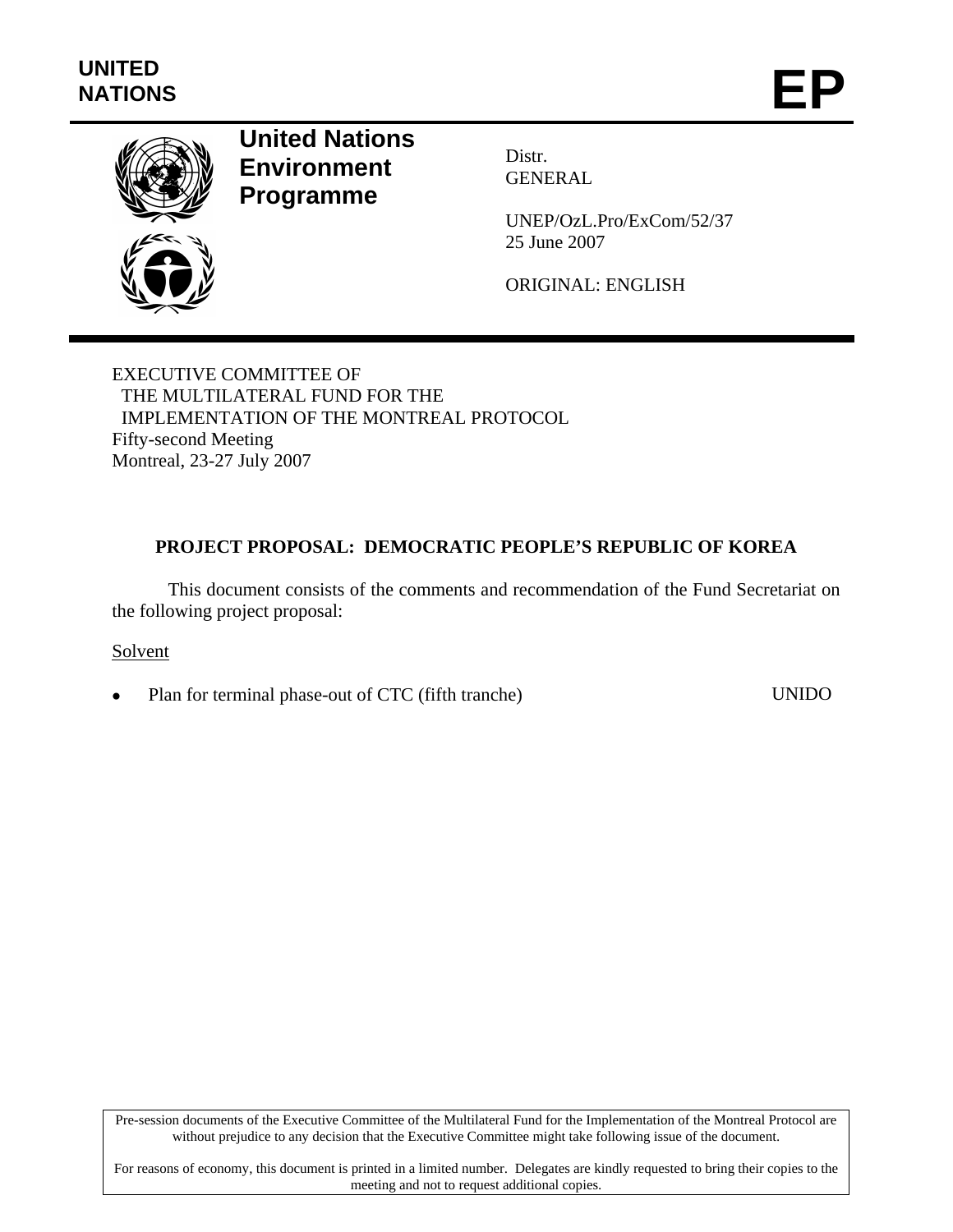## **PROJECT EVALUATION SHEET – MULTI-YEAR PROJECTS DEMOCRATIC PEOPLE'S REPUBLIC OF KOREA**

#### **PROJECT TITLE BILATERAL/IMPLEMENTING AGENCY**

| Plan for terminal phase out of CTC (fifth tranche) | <b>UNIDO</b> |
|----------------------------------------------------|--------------|
|                                                    |              |

**NATIONAL CO-ORDINATING AGENCY:** National Co-ordinating Committee for Environment

## **LATEST REPORTED CONSUMPTION DATA FOR ODS ADDRESSED IN PROJECT**

## **A: ARTICLE-7 DATA (ODP TONNES, 2005, AS OF JUNE 2007)**

Annex B, Group II 191.4

### **B: COUNTRY PROGRAMME SECTORAL DATA (ODP TONNES, 2005, AS OF JUNE 2007)**

| ODS                               | Aerosol | Foam | Mfg<br>$\mathbf{r}$<br>Kei. | $\sqrt{ }$<br>Servicing<br>Rei | Solvents    | Process agent<br>and the control of the control of | -<br>Fumigant |
|-----------------------------------|---------|------|-----------------------------|--------------------------------|-------------|----------------------------------------------------|---------------|
| $\cap$ T $\cap$<br>$\overline{ }$ |         |      |                             |                                | $1^{\circ}$ |                                                    |               |

### **CFC consumption remaining eligible for funding (ODP tonnes)**  $n/a$

### **CURRENT YEAR BUSINESS PLAN:** Total funding US \$306,000 total phase-out 86 ODP tonnes

| <b>PROJECT DATA</b>                 |                                             | 2003    | 2004                | 2005    | 2006    | 2007    | 2008    | 2009 | Total        |
|-------------------------------------|---------------------------------------------|---------|---------------------|---------|---------|---------|---------|------|--------------|
| <b>CTC</b><br>(ODP<br>tonnes)       | <b>Montreal Protocol limits</b>             |         |                     | 192.8   | 192.8   | 92.8    | 92.8    | 92.8 | n/a          |
|                                     | Annual consumption limit                    | 2,200   | 2,200               | 192.8   | 92.8    | 77.8    | 37.8    |      | n/a          |
|                                     | Annual phase-out from ongoing<br>projects   |         | 565.8               |         |         |         |         |      |              |
|                                     | Annual phase-out newly addressed            |         |                     | 1,441.4 | 108     | 15      | 40      | 37.8 |              |
|                                     | Annual unfunded phase out                   |         |                     |         |         |         |         |      |              |
| ODS CONSUMPTION TO<br>BE<br>TOTAL - |                                             |         |                     | 2,007.2 | 100     | 15      | 40      | 37.8 |              |
| PHASED OUT                          |                                             |         |                     |         |         |         |         |      |              |
|                                     | <b>Final project costs (US \$):</b>         |         |                     |         |         |         |         |      |              |
|                                     | Funding for Lead IA: UNIDO                  |         | 3,500,000 1,000,000 | 300,000 | 500,000 | 284,840 | 100,000 |      | $-5,684,840$ |
|                                     | Final support costs (US \$):                |         |                     |         |         |         |         |      |              |
|                                     | Support cost for Lead IA: UNIDO             | 262,500 | 75,000              | 22,500  | 37,500  | 21,363  | 7,500   |      | 426,363      |
|                                     | <b>TOTAL COST TO THE</b>                    |         | 3,762,500 1,075,000 | 322,500 | 537,500 | 306.207 | 107,500 |      | $-6,111,207$ |
|                                     | <b>MULTILATERAL FUND (US\$)</b>             |         |                     |         |         |         |         |      |              |
|                                     | Final project cost effectiveness (US \$/kg) |         |                     |         |         |         |         |      | n/a          |

**FUNDING REQUEST:** Approval of funding for the fifth and sixth tranches (2007 and 2008) as indicated above.

| <b>SECRETARIAT'S RECOMMENDATION</b> | For individual consideration |
|-------------------------------------|------------------------------|
|                                     |                              |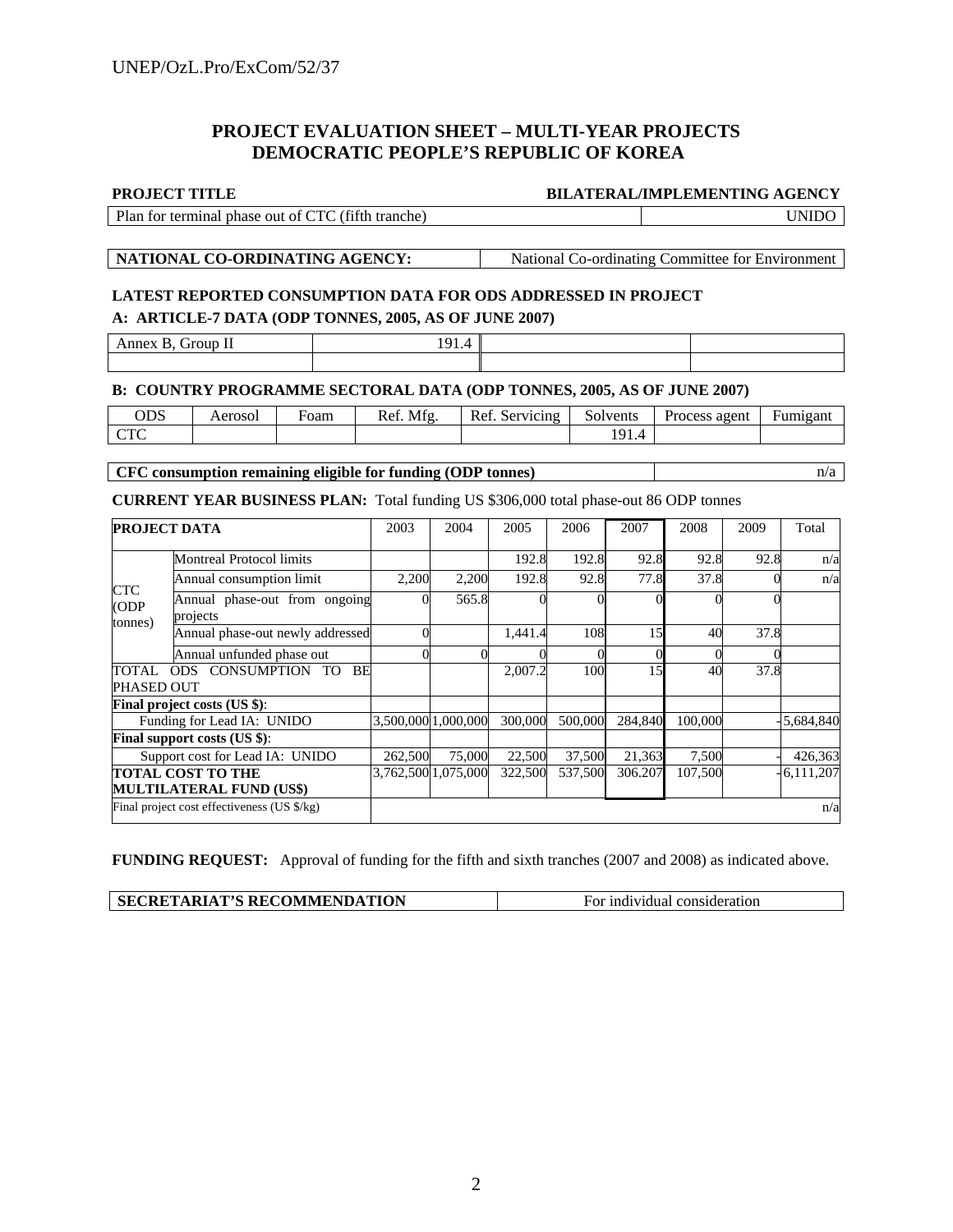## **PROJECT DESCRIPTION**

1. On behalf of the Democratic People's Republic of Korea (D.P.R. Korea), UNIDO has submitted to the 52nd Meeting a funding request for the fifth and sixth tranches of the "Plan for Terminal Phase-Out of CTC" in the D.P.R. Korea, accompanied by an implementation programme for both tranches, and a performance verification report for 2006 which combines an annual report with a consumption verification report. The request for funding of the fifth tranche amounts to US \$284,840 plus support costs of US \$21,363 for UNIDO, and US \$100,000 for the sixth tranche plus support costs of US \$7,500 for UNIDO.

## **Background**

2. At its 41st Meeting, the Executive Committee approved in principle an agreement with the Government of D.P.R. Korea to phase-out the consumption of CTC at a total cost of US \$5,684,840 plus support costs of US \$426,363 for UNIDO. The Committee also approved funding of US \$3,500,000 plus support costs of US \$262,500 for the first tranche of the project. At the 46th Meeting, the Committee approved additional funding totalling US \$1,300,000 plus support costs of US \$97,500 for UNIDO for the second and third tranches of the project. At the 49th Meeting, the Executive Committee approved US \$500,000 plus support costs of US \$37,500 for the fourth tranche, as well as an amended agreement to reflect the submission of tranche requests to the second meeting of any year.

3. The phase-out plan includes activities in the solvent cleaning, process agent and fumigation sectors. It is supplemented by individual projects in the solvent cleaning sector that were approved prior to preparation of the plan. The plan foreshadowed the submission of additional requests for funding for the phase-out of CTC applications that were not at the time classified as process agents by the Parties. At its 49th Meeting, the Executive Committee approved a separate project for the phase-out of CTC consumption associated with two process agent applications in the pharmaceutical sub-sector, with associated cost of US \$884,399 plus US \$66,330 in support costs.

## **Report on implementation**

4. The major implementation activities during 2006 concerned supervision of the effective and efficient operation of a CTC bank which has proved to be the most efficient way to manage the stockpile and to keep disruptions to industrial and agricultural production to a minimum. A substantial stockpile was built in 2005 and has been administered by the CTC bank to ensure appropriate distribution of the remaining CTC to the users until they have achieved a sustainable and permanent phase-out of CTC use. The CTC bank is now effectively exhausted.

5. UNIDO has procured the equipment for the cleaning solvent sub-sector. Installations for three sub-projects have been carried out. With these activities all installations were complete at the end of 2006, except for those at Saenal Electrical Factory, where completion had been scheduled for November 2006, but concerns about bird flu in the country of origin delayed the granting of visas until early 2007. The work at this manufacturer was completed in April 2007, so finalising investment activities in this sub-sector under the plan.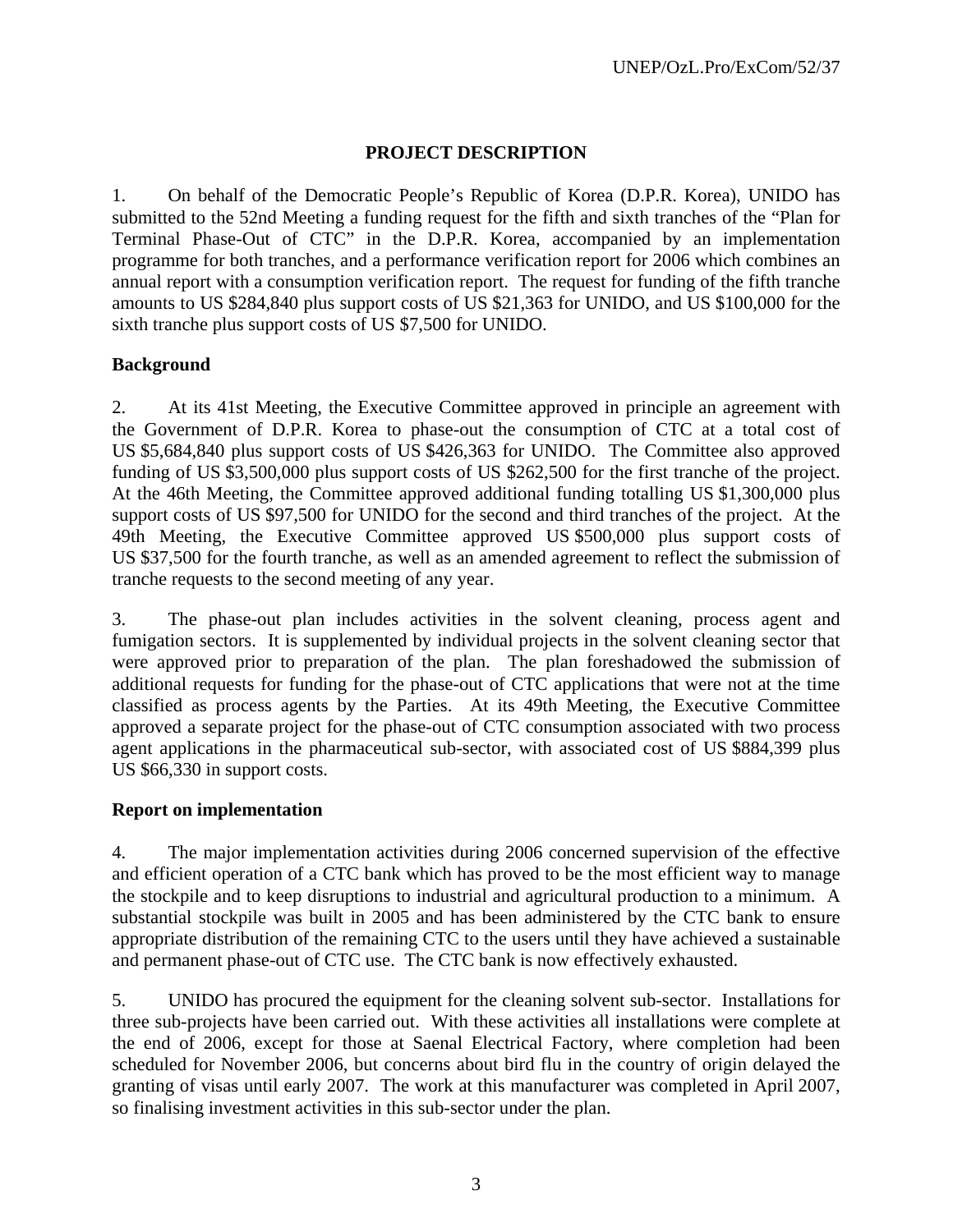6. There was some progress in 2006 on the conversion activities in the four process agent uses included in the original proposal, up to the point where excess quantities of products for the expected downtime during conversion were manufactured. All plants shut down operation in 2006 in preparation for conversion, and those installations to be replaced by new equipment were dismantled in preparation for the installation. Only in one plant using CTC as a process agent, could the equipment and associated installation services be provided in full. In two plants some parts of the equipment, i.e. glass lined reactors, were deemed to fall under the dual-use restrictions of the International Chemical Weapons Convention, to which D.P.R. Korea has not yet adhered, and have been detained in Chinese ports. Subsequently, in October 2006 the UN Security Council adopted Resolution 1718 (2006), which also contains similar trade restrictions as the International Chemical Weapons Convention. The equipment for the fourth project, also purchased in China, has arrived, but the experts from China needed for the installation did not receive the necessary permit from their Government to travel. The stocks of products manufactured before dismantling of the CTC using process agent applications have been depleted. An overview of all activities in the sub-sector is provided in Table 1.

| <b>Enterprise</b>                 | <b>Process agent</b><br>application                   | <b>ODP</b><br>tonnes | <b>Status / Issue</b>                     |
|-----------------------------------|-------------------------------------------------------|----------------------|-------------------------------------------|
| 2.8 Vinalon Factory<br>Complex    | Chlorinated and<br>chlorosulphonated<br>polyethylenes | 172.2                | Glass lined reactors<br>not delivered     |
| Sinuiju Chemical Fibre<br>Complex | Chlorinated rubber                                    | 108.9                | Glass lined reactors<br>not delivered     |
| <b>Wonsan Chemical</b><br>Company | Asbestos products                                     | 159.5                | <b>Travel restrictions</b><br>for experts |
| Hungnam Fertiliser<br>Complex     | Anticorrosion paints                                  | 103.4                | Installation ongoing<br>at end of 2006    |

Table 1 Overview of status in process agent sub-sector

7. Terms of reference were prepared for the two process agent applications in the pharmaceutical sub-sector included in the separate project, approved at the 49th Meeting, in order to proceed with the implementation in 2007. In view of possible dual-use restrictions under the International Chemical Weapons Convention and Resolution 1718 (2006), the terms of reference have been reviewed with Ministry of Public Health in April 2007. UNIDO has started international biddings for equipment procurement for the both factories in May 2007. In the meantime, CTC was supplied by the CTC bank to the pharmaceutical factories.

8. The Fumigation sub-sector continued to draw down the stockpile of CTC. Temporary phase-out in this sector has been achieved by importing the proposed replacement chemicals, pending funding and implementation of permanent and sustainable solutions. The stockpile of CTC for this sub-sector was almost exhausted by the end of 2006.

9. By the end of 2006, out of total approved funds of US \$6,184,399 (including the two applications approved at the 49th Meeting), a total of US \$4,297,294 had been disbursed and used and an additional US \$400,000 was obligated.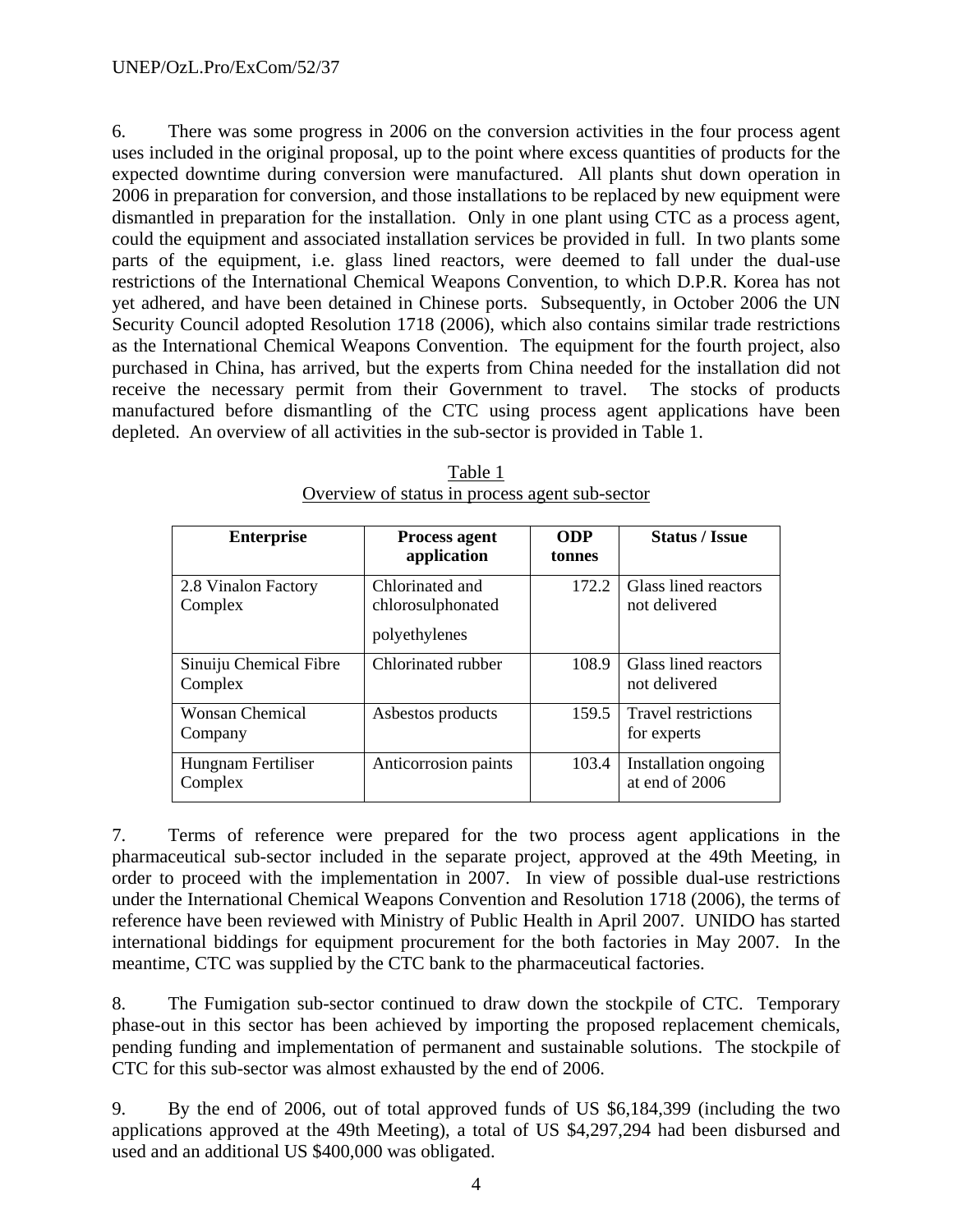## **Verification report**

10. A consumption verification report has been provided as part of the annual report. Imports and production are reported to be zero for the year 2006, leading to a consumption of zero ODP tonnes as compared to the 92.8 ODP tonnes allowed under the plan. The closure and dismantling of the production facilities was already reported in the previous verification report submitted to the  $49<sup>th</sup>$  Meeting. The auditor who conducted the verification is a statistician from the D.P.R. Korea Academy of Agricultural Sciences. It is indicated that no quotas for import or export of CTC have been issued by the Government for many years and a letter to this effect was provided to UNIDO by the Government of D.P.R. Korea. The verification shows that at the end of 2006 the CTC stockpile amounted to 10.2 ODP tonnes, down from 449.9 ODP tonnes at the end of 2005. The verification report was signed by the auditor and by a representative of UNIDO.

## **Annual implementation programme for 2007**

11. UNIDO provided an annual implementation programme for 2007. In addition to activities still ongoing from earlier annual implementation programmes, it is planned to conduct one national workshop on the exchange of experiences among the factories with projects in cleaning applications, one national workshop for the fumigation sub-sector and one national workshop on problems and opportunities in implementation of the process agent projects. In addition, an international study tour for process agent enterprises and one for fumigation enterprises is planned, although the latter one only in 2008.

12. Activities for supporting the phase-out in the fumigation sector have been planned as a two-year programme, meant to phase out the CTC use of 335.3 ODP tonnes in 2002. The programme includes the installation of a chemical plant for the production of carbosulfan, hymexazol and chlorpyriphos methyl, the installation of grafting equipment and the implementation of the training scheme. The programme is due to be completed by 2008. Although UNIDO will prepare terms of reference for the above installations, bearing in mind the restrictions of Resolution 1718 (2006), the agency pointed out that because of SCR 1718 and non-ratification of the International Chemical Weapons Convention by D.P.R. Korea, new issues might arise regarding export of equipment to and its installation in the D.P.R. Korea. Therefore, the agency was hesitant to fully commit to a definitive delivery and installation schedule, and pointed out that delays might be extensive.

13. Consumption of CTC has already been reduced to zero in 2005, since there is no production and, currently, no imports. However under the approved Agreement, D.P.R. Korea is still allowed to consume up to 77.8 ODP tonnes of CTC in 2007 and up to 37.8 ODP tonnes in 2008, before having to stop imports from on 1 January 2009. In view of the past and potential future delays, a contingency plan for 2007 and 2008 has been developed. Its options include the emergency import of up to 70 ODP tonnes of CTC for 2007 and 34 ODP tonnes of CTC for 2008, to be allocated by the CTC Bank according to national priorities.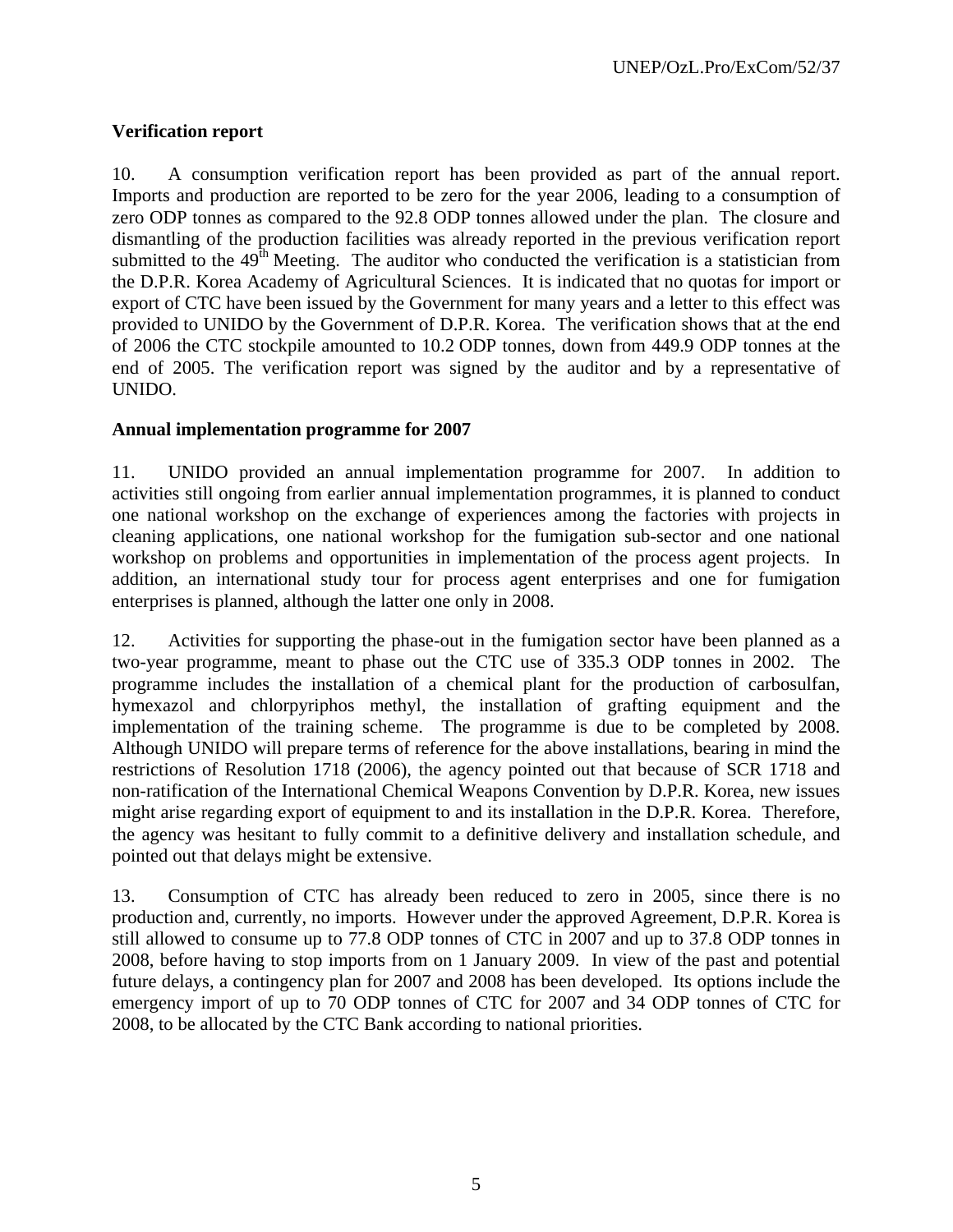## **SECRETARIAT'S COMMENTS AND RECOMMENDATION**

## **COMMENTS**

14. According to the information provided by UNIDO, the phase-out in D.P.R. Korea is generally proceeding well. Production and imports have remained at zero for more than a year.

15. However, there are severe difficulties with the establishment of alternative technologies in the country. Such technologies are needed not only to minimize the risk of return to the consumption of CTC, but also to avoid undue hardship. The related efforts were affected by the provisions of the International Chemical Weapons Convention as well as Security Council Resolution 1718 (2006). The Secretariat had a number of exchanges with UNIDO on that matter.

16. The situation with regard to the duration of sanctions under Resolution 1718 (2006) and the exact legal framework of the export limitations imposed by the Chemical Weapons Convention can not be assessed by the Secretariat. At the present time it appears prudent to assume that the glass lined reactors for two process agent applications cannot be delivered to D.P.R. Korea.

- 17. On that basis, the options for UNIDO and D.P.R. Korea seem to be:
	- (a) either to accept the use of equipment other than those reactors with a similar functionality, which is likely to lead to a short equipment lifetime and frequent replacement needs; or
	- (b) to identify other processes which yield a similar result and can be used in the existing processing equipment, or in equipment modified within the framework established by Security Council Resolution 1718, the Chemical Weapons Convention, and the Agreement between the D.P.R. Korea and the Executive Committee.

18. The equipment that cannot presently be delivered due to the above mentioned sanctions has a value of US \$482,539; in addition, storage and insurance fees of approximately US \$800 per month are also being applied. UNIDO is assessing alternative processes for the applications and alternative equipment for the existing processes. Depending on the needs established through this ongoing activity, UNIDO will enter into negotiations with the supplier aiming at refund or replacement by a different technology. It appears very unlikely that the same equipment could be utilised under any other Multilateral Fund activity.

19. The verification conducted is very similar in its structure and activities to the previous year's verification, which was accepted as sufficient by the Executive Committee. The verification for 2006 appears acceptable, and the plan for implementation for the upcoming year seems suitable. The Secretariat noted UNIDO's reservations regarding anticipated difficulties in implementation, but is not suggesting changing the general requirements regarding implementation of projects in an expeditious manner. The Secretariat suggests that the Executive Committee could request a status report from UNIDO regarding progress in the two process agent applications where implementation is hindered by the export restrictions under the Chemical Weapons Convention and the Security Council Resolution 1718.